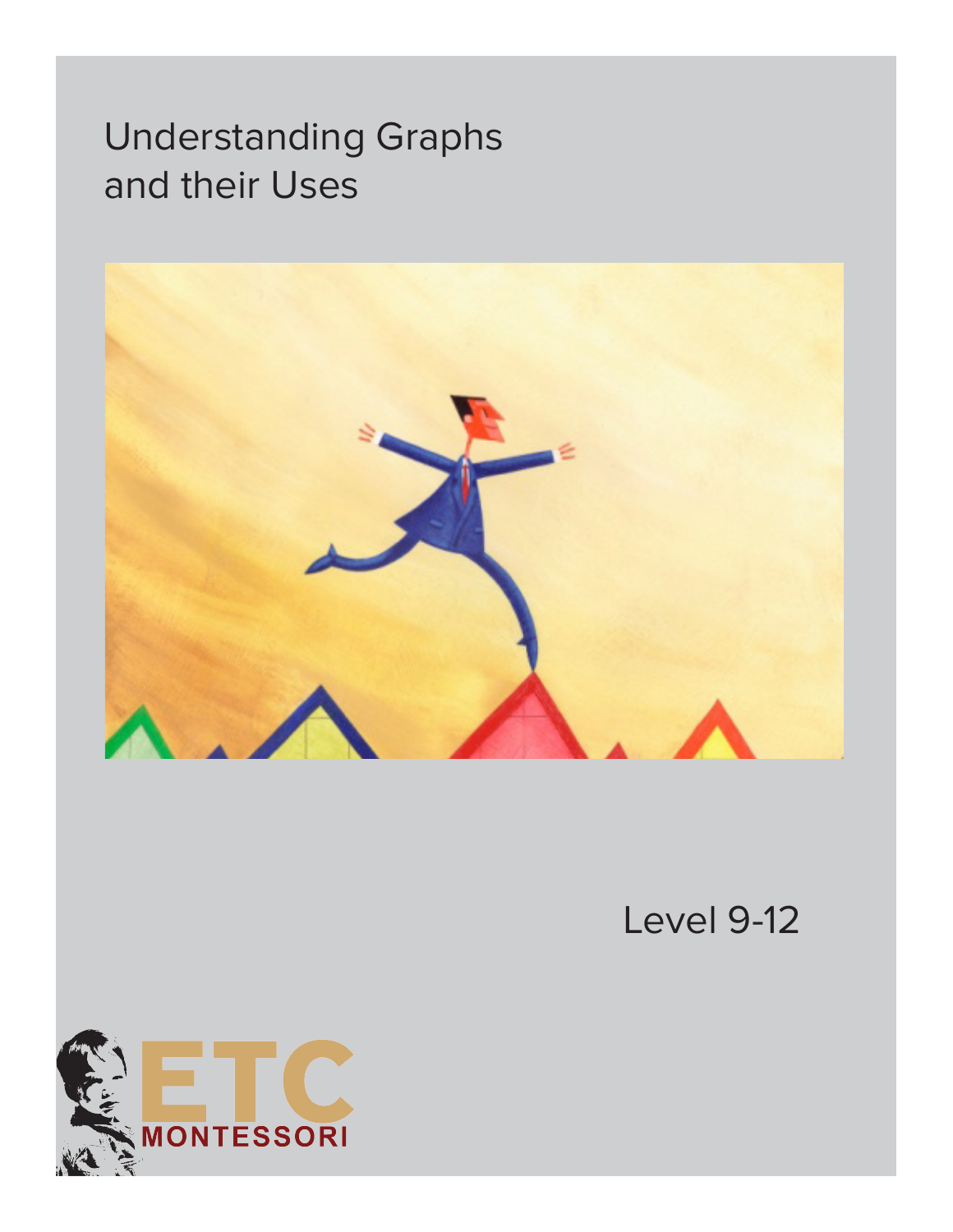The unlicensed photocopying, reproduction, display, or projection of the material, contained in this publication, is expressly prohibited by law. Copying without express permission from ETC Montessori may result in legal action against you and the organization that employs you.

## © 1997, 2000, 2003, 2010, 2013 by ETCmontessori®

#### 877-409-2929

## www.ETCmontessori.com

All rights reserved. No part of this publication may be reproduced, displayed, or repurposed—in whole or in part—in any form without prior written consent from ETCmontessori®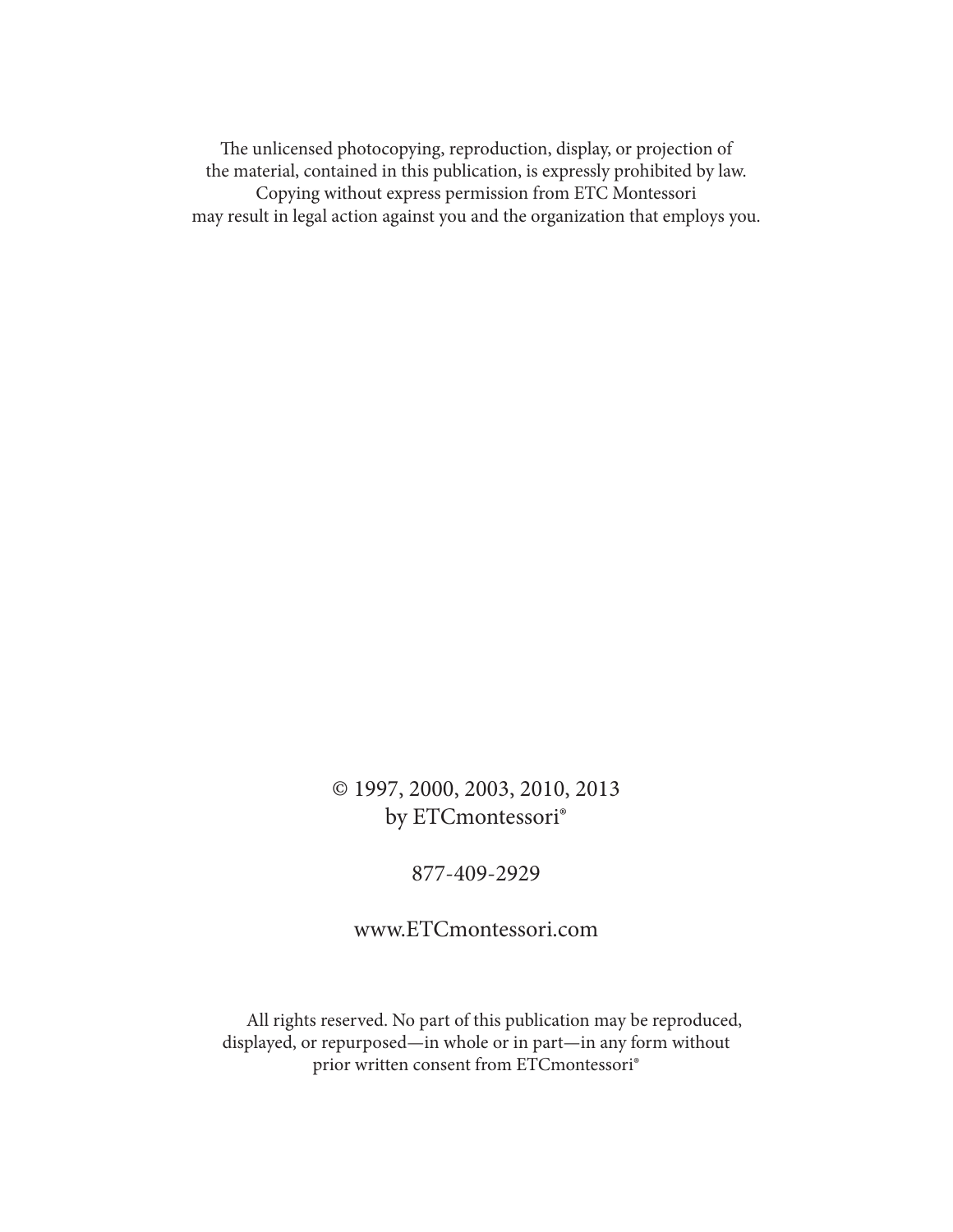# Introduction to Bar Graphs

## Age

7 to 8 years old

#### Direct Aim

Introduce bar graphs concretely.

#### Indirect Aim

Prepare children to analyze information from bar graphs, line graphs, and pie charts. Introduce range, median, and mode.

#### **Materials**

Some children of different heights and a few that are of the same height, yarn, paper for labels, measuring tape

#### Procedure

- 1) Inform the children that today you are going to use a different type of graph. On a large space on the floor, layout a horizontal piece of yarn. Beneath the yarn, place the names of the children used in the demonstration. To the left of the horizontal yarn, lay a vertical piece of yarn.
- 2) Ask each child to lie on the floor above their name tag. Measure the height of each child with the measuring tape and record the height on a separate label. Place the height labels, chronologically from least to greatest on the vertical axis. Tell the children that each of their bodies is like a "bar" and if you look at the whole graph, you can read information about each of the heights of the children. A bar graph shows information by the use of colored bars. They are used to compare pieces of information. Show the children the nomenclature.
- 3) Ask the children if you were to measure the length of their arms, what information would remain the same in the bar graph (the names of the children) and what would change? (the measurement of their arm length) In a bar graph, the information that remains the same is often on the horizontal line and we name it the dependent variable (*x*). The information that changes is usually on the vertical axis and is named the independent variable (*y*). Label each axis and show children the nomenclature for these terms. Ask the children the following questions.
- 4) Are there any children who are the same height? How many are there?
- 5) Which child is the shortest? Which child is the tallest? Which child is in the middle?

#### Follow up

Provide children with activities to interpret bar graphs and to make their own.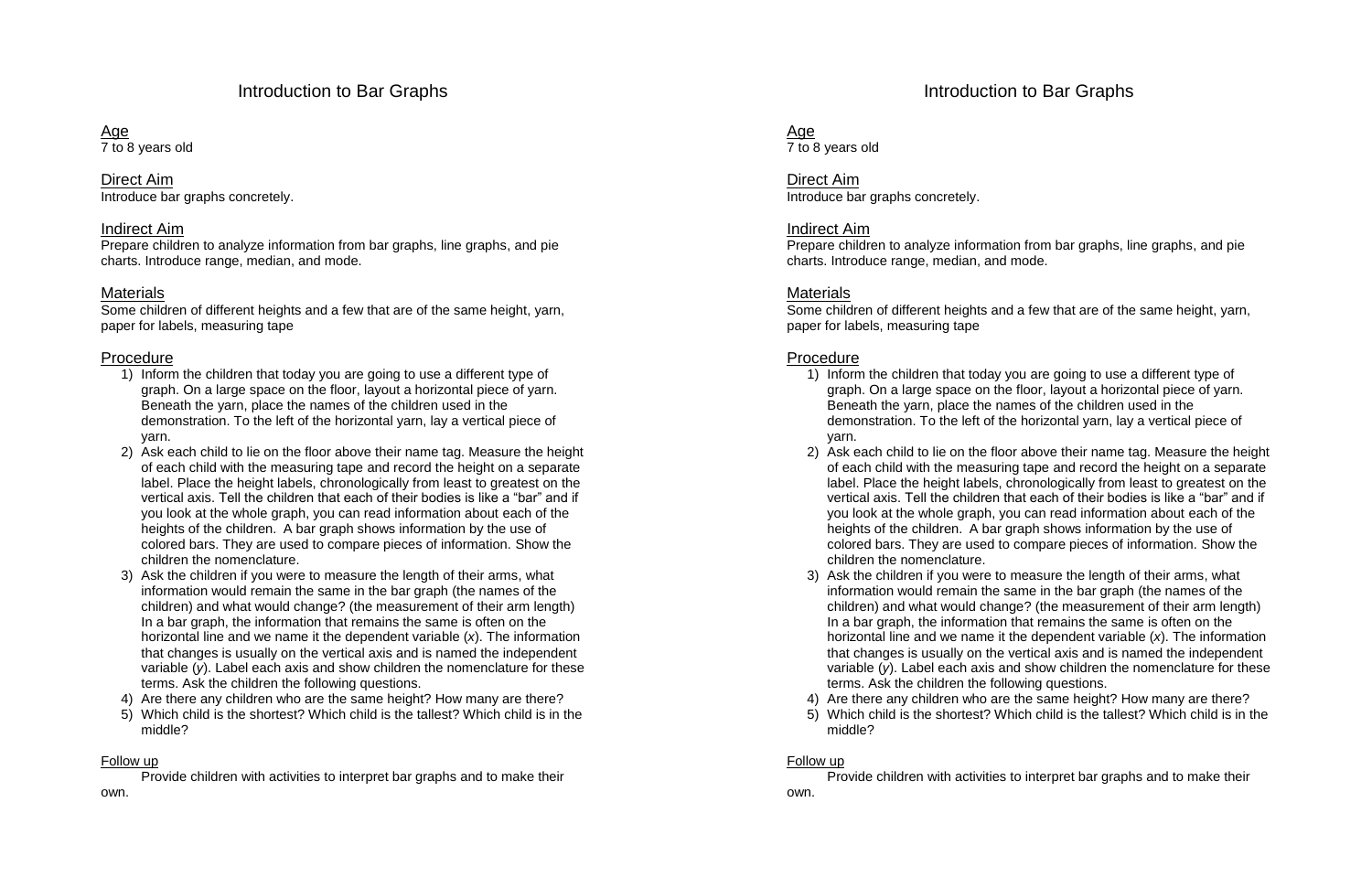# **Introduction to Graphing Stories** Strike the Imagination

Age

8 years old  $\overline{3}$ 

# Direct Aim

**Introduce that line graphs can tell a story.** 

### **Indirect Aim**

Prepare children to analyze information from line graphs. Introduce range, median and mode. **Temperature**<br>In Celcius<br>Jele ird<br>pa<br><u>te</u><br>oi

#### <u>Materials</u>

Set of nursery rhymes on separate cards, half page line graphs 5

# **Procedure**

- 1) Inform the children that today you are going to use a different type of graph. A line graph is a graph that may have one, two or more lines on it. Each line will tell<br>a story a story. © 2009 ETC Press Inc.  $\sigma$  crimarent matroady you are going to use a unicrent type or graph.  $\overline{a}$
- 2) Read each nursery rhyme and associate a line graph that shows that story. 0

#### Follow up

Graphing stories task cards.

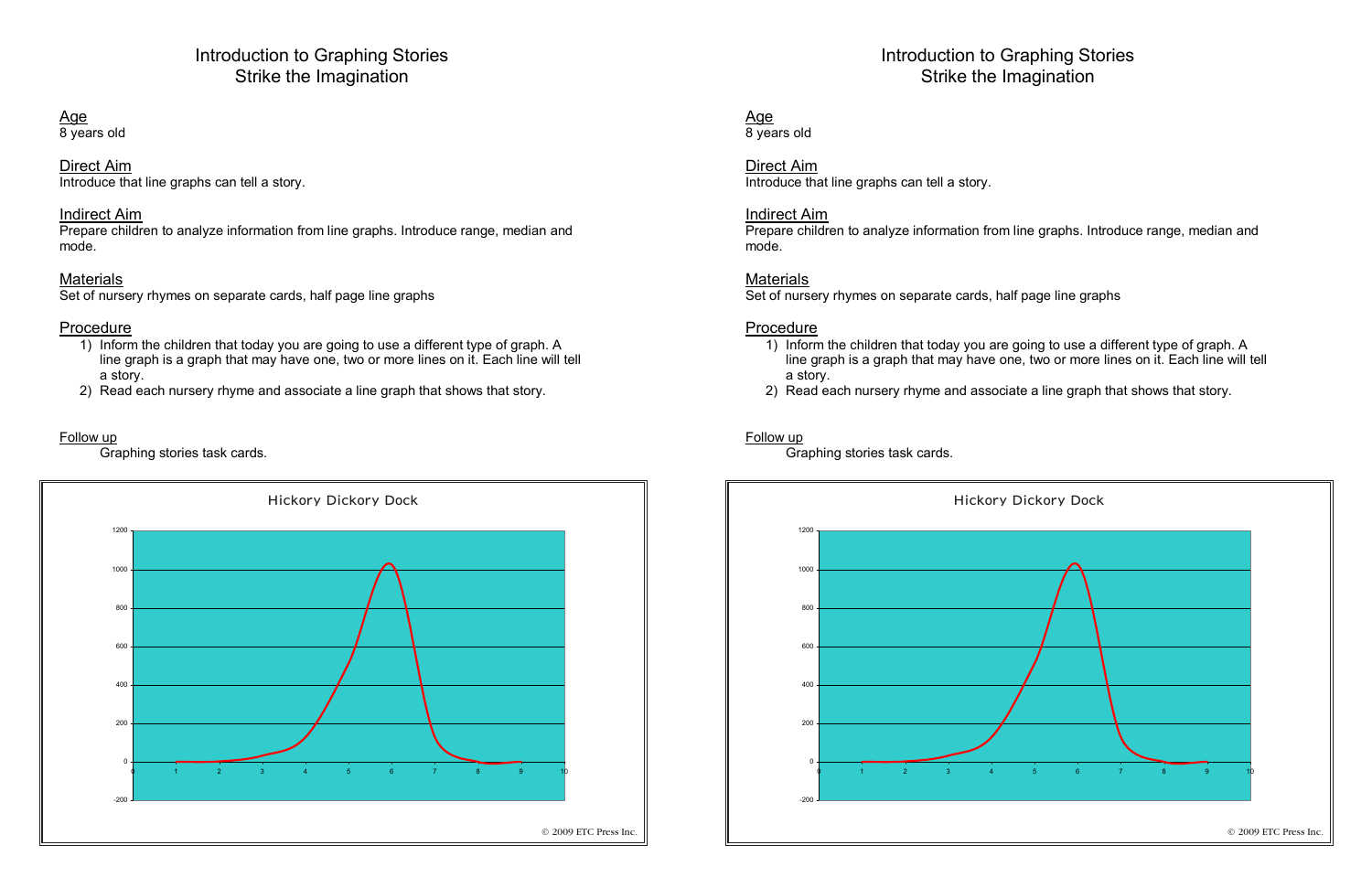# Introduction to Line Graphs

## Age

9 or 10 years of age

#### Direct Aim

Introduce children to using a line graph with comparative data.

#### Indirect Aim

Develop communication skills in interpreting information between two or more sets of data. Interpret information in a word problem and represent it graphically. Reading information from a table.

#### **Procedure**

1) Ask the children if they found it difficult or time consuming to make the bar graphs. There is another type of graph that will allow them to show the same information, AND be able to compare information in a different way. Read the children the following story, making sure to record pertinent information along the way.

*Taylor and Kaitlin were playing during recess. Each one of them took turns trying to jump rope as many times as they could, without missing. They decided to have a friendly competition to see who could jump rope the most, consecutively, and they decided to keep track of their scores for one week to see who could jump rope with the most skill. Here are the results of their jumps for one week.* 

|         | Monday |    | Tuesday Wednesday Thursday Friday |    |    |
|---------|--------|----|-----------------------------------|----|----|
| Taylor  | 32     | 41 | 25                                | 35 | 40 |
| Kaitlin | 34     | 52 | 38                                | 31 | 39 |

2) Ask the children how would you represent this information on one graph? How could you differentiate between the two children jumping? What are your dependent and independent variables? Lead the children in designing a graph that is similar in structure to the following graph.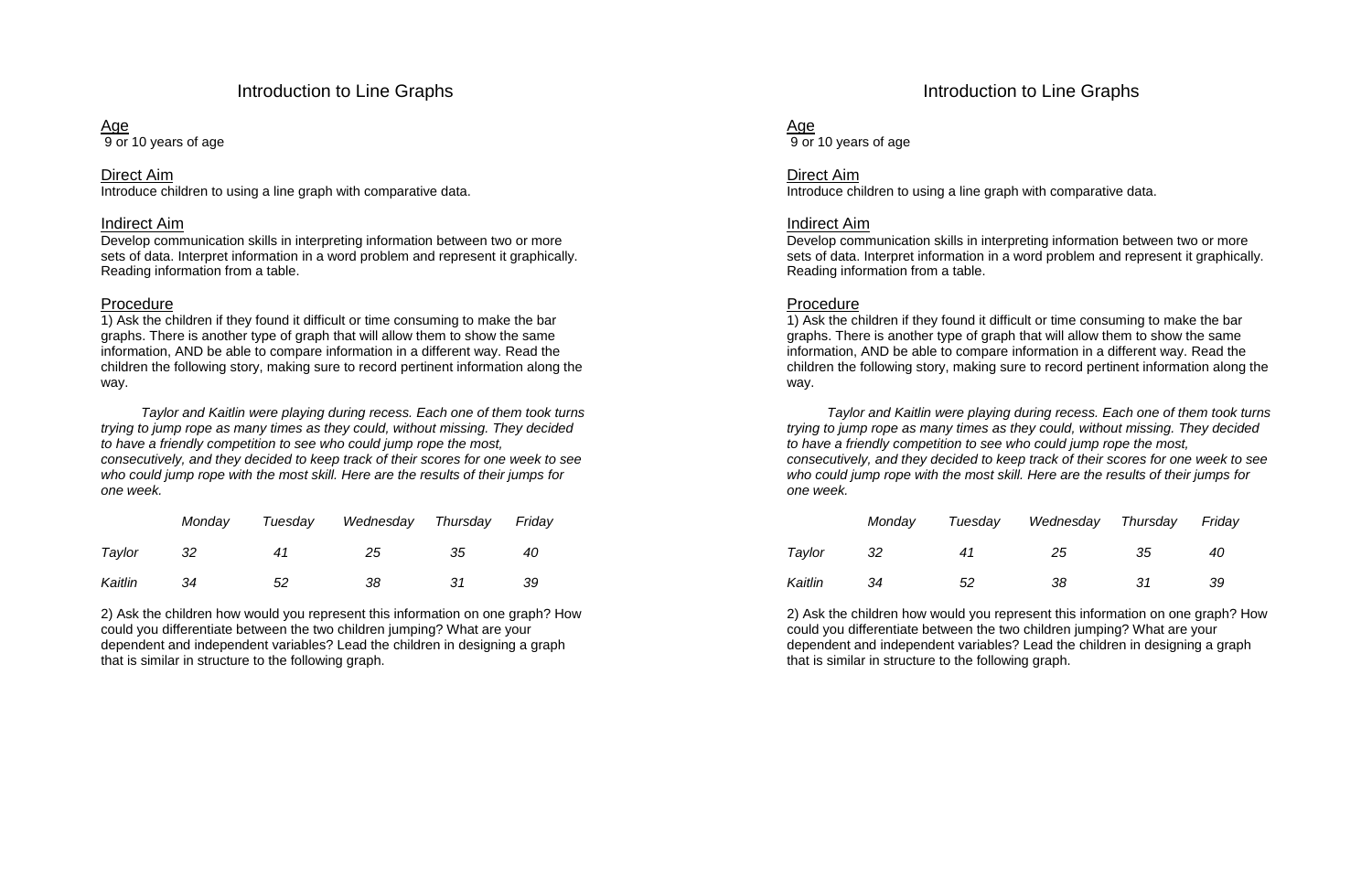

Many pieces of information may be ascertained from this graph. Sample questions that may be asked of the children could be;

- 1) Who had the most jumps and on which day?
- 2) On which day, did both girls jump fewer times than the day before?
- 3) On average, who is the more skillful jumper?
- 4) On which days, did both girls jump approximately the same number of times?
- 5) Which item is easier to read, the table or the graph? Why?

#### Follow up

- 1) Prepared task cards on line graphs
- 2) Prepared task cards on line graphs and cultural activities
- 3) Graphing Stories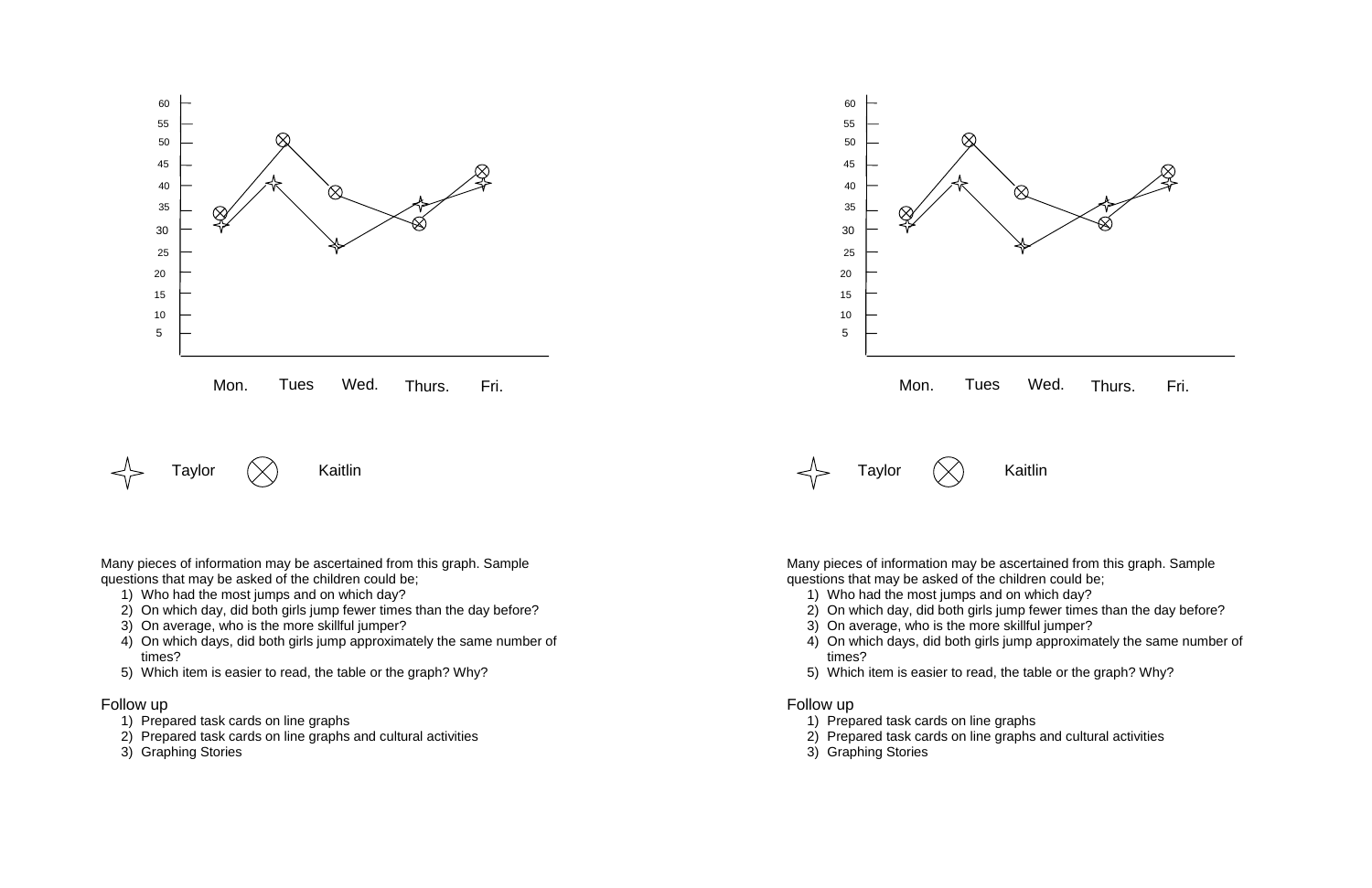#### Strike the Imagination Story Rene Descartes and the Merging of Geometry and Algebra (*Adapted from Marvels of Math, Kendall Haven, Teacher Ideas Press, 1998)*

Rene Descartes was born a sickly child and spent many of his early years in bed. This soon became a habit, and while he grew up to be a strong, healthy man, his preference for lying in bed, throughout the morning stayed with him, much to many people's dismay.

"SERGEANT! WHERE IS CAPTAIN DESCARTES?" thundered Colonel Gasper.

"I believe he is still in bed, sir," answered the aroused Sergeant.

"But, it is after ten in the morning! Go and fetch him immediately…..NO, never mind, I shall go get him myself!"

Stomping into the Captain's tent, Colonel Gasper was surprised to see Rene still lounging in bed, apparently unperturbed by the Colonel's entrance.

"I need to see all officers in my tent, immediately, why are you not up yet?" asked the frustrated Colonel.

"I had the most confusing dream," answered Descartes, "I dreamt that there was a savage war taking place; a war between good and evil. People were screaming and asked for mercy, but I was not afraid. Do you know why I was not afraid? Heaven had given me a golden key."

"A key? What kind of key?" asked the Colonel.

"It was the key to the understanding of all nature."

"What the devil does that mean? What was it?" asked the frustrated Colonel.

"The key was to use algebra and geometry together, to combine all of mathematics into one system to describe and explain the universe," answered Descartes with a faraway look on his face.

"This is about mathematics! You are still in bed, because you are dreaming about mathematics? Sir, we have a war to fight, I suggest you get dressed immediately and keep your mind on the problem at hand! Mathematics, indeed!" The frustrated Colonel turned around and quickly marched out of the tent, followed by a smiling Sergeant.

A year an a half later, Rene Descartes was transferred to the Bavarian army, which was far more engaged in battle than his previous assignment. Each attack was met with a counterattack, and many lives were lost to gain a few inches of charred soil. It was an early August morning of 1620, when Rene met up with his leader. "Major Haflen, may I have a word please?"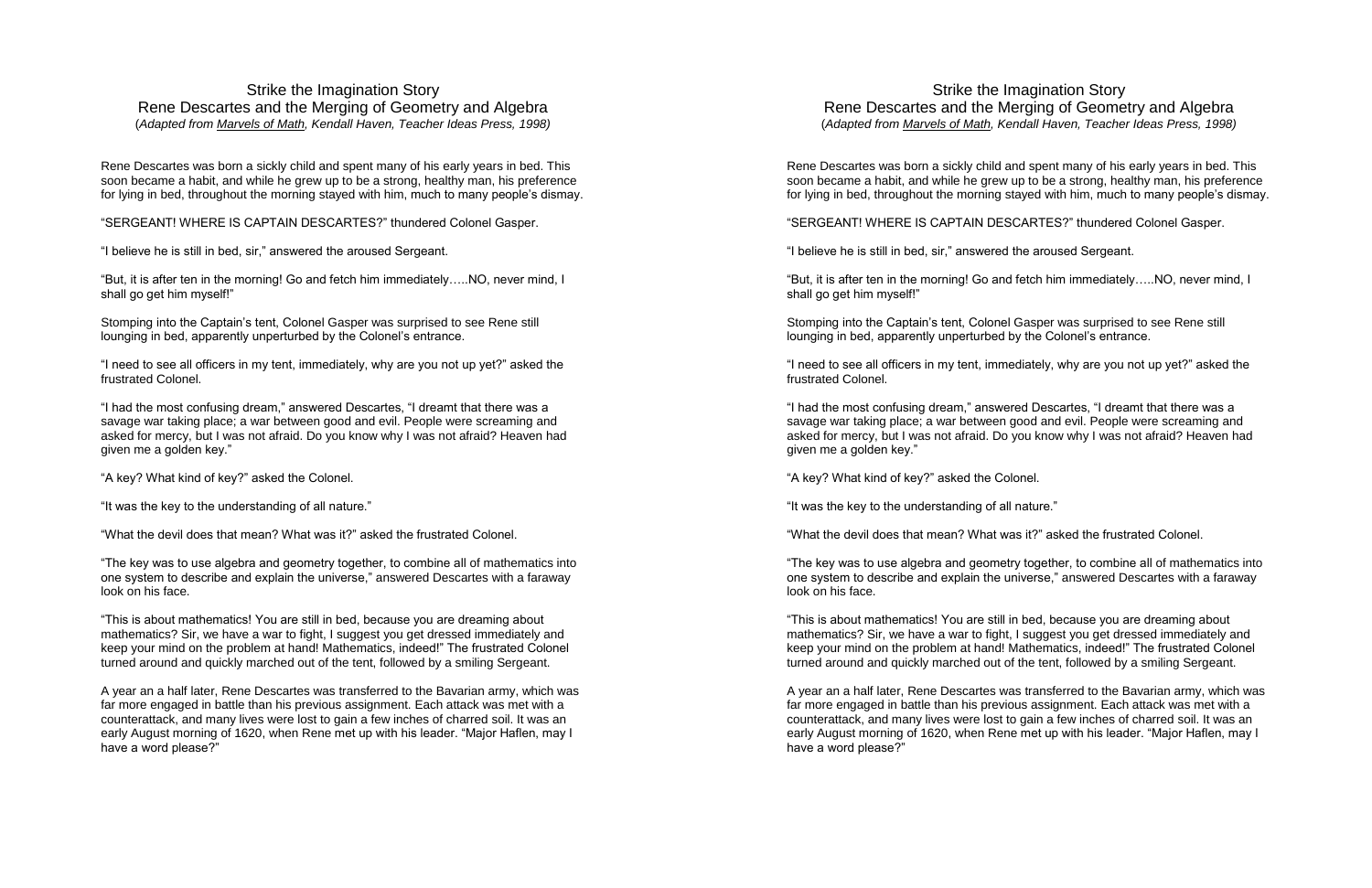With cannons roaring around him, the Major snapped back, "I'm a little busy right now, Captain, so unless this has to with how to reposition the cannons to break through this fortified wall, I suggest you find another time to discuss your idea!"

"But, I think you will find this fascinating, I really do." The young Captain climbed the small hill to be beside the artillery Major, and continued his story. "I was lying in bed this morning and I realized that for all regular three-dimensional objects, that it is true that the number of vertices, or corners, plus the number of faces, minus the number of edges, always equals two! It's amazing, for any shape, it will always equal two!"

The Major looked at Descartes with disbelief. "This is why you climbed up here, in the middle of battle, to tell me this?"

"But don't you see, it's an algebraic equation that describes a geometric relationship. This might be the beginning of my bridge between geometry and algebra!" explained the excited Descartes. The Colonel climbed the hill to join the Major and Descartes. With surprise the Colonel asked, "Captain Descartes, I hope that we have not disturbed you with our *little war*. It is, after all, still early in the day."

"Oh, not at all, sir, I do my best thinking in the morning, and it is well past noon." A few days later, on a stifling morning, Descartes could be found lying on his cot, staring at the ceiling, on which moved a fly. "That fly is moving in small arcs through the air. It is making geometric shapes, and it doesn't even know it," thought Rene. "If I could some how measure, or describe each point of the fly's path, I could write down the equation that would describe the fly's arc." Slowly, an idea emerged. "If I could do that, I would be able to translate algebraic equations into geometry!" He bolted out of bed, but how could he describe the fly's location? HOW! Then it hit him. The fly landed in the corner, three inches from the back of the wall, and four inches from the side wall. Then he buzzed off again. Descartes fixed the fly again, six inches from the back of the wall and four inches from the side wall. With shock, Rene realized that he could describe the fly's position at any time, just by using this idea. Better still, he didn't need solid surfaces, if he used lines for axes, similar to the lines that were formed by the corner of the room, he could make a grid. Immediately, he saw the room framed off in a giant grid. Every point in the room could be described in this simple way. Borrowing a term from cartographers, Descartes called the distance of a point from the axes, a coordinate, and it is from this idea that we have the system termed "Cartesian coordinates". With these coordinates, any geometric shape could be defined as a set of points, and in turn also defined as an algebraic equation and vice versa. Geometry and algebra had been merged, all thanks to a listless man, and a lethargic fly.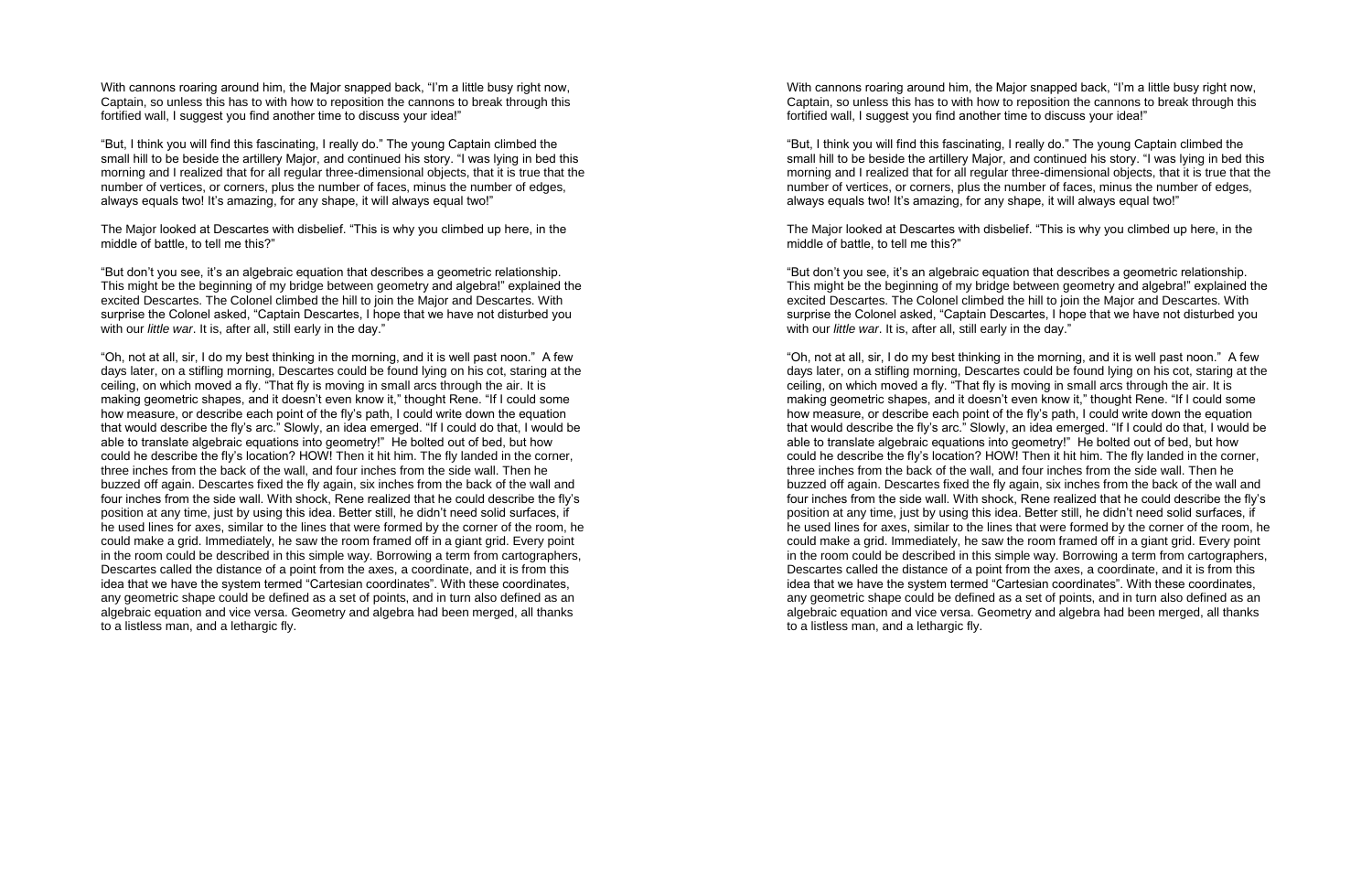# Introduction to Coordinate Planes

## Age

9 years old

## Direct Aim

Introduce a coordinate plane.

#### Indirect Aim

Prepare children to work with all four quadrants in a coordinate plane.

#### **Materials**

Strike the Imagination story of Rene Descartes, plastic fly, coordinate grid nomenclature

## Procedure

- 1. Read the story of Rene Descartes to the children.
- 2. Introduce the nomenclature for the coordinate plane.
- 3. Start with the x and y axis and label these portions.
- 4. Follow this by labeling the different scales for each axis. Make note that the scale maybe in increments of one, five, ten or different for each axis.
- 5. Have the children notice the numerals on the axis and that they are both positive and negative.
- 6. Introduce the names of the quadrants. Quadrant I is in the top right corner, and each quadrant is named consecutively as you move counter-clockwise.
- 7. Explaining how a point is named on the grid first by its "x" coordinate and then by its "y," call out various coordinates for the children to place the plastic fly. Start with placing the fly within the "body" of the quadrant. Ask the children to name the quadrant, then the coordinates.
- 8. As a final step, place the fly either on x or y axis. Ask the children to name this coordinate.

## Follow Up

- 1) Prepared task cards on coordinate planes and Rene Descartes
- 2) Work with the Geometry/Algebra timeline.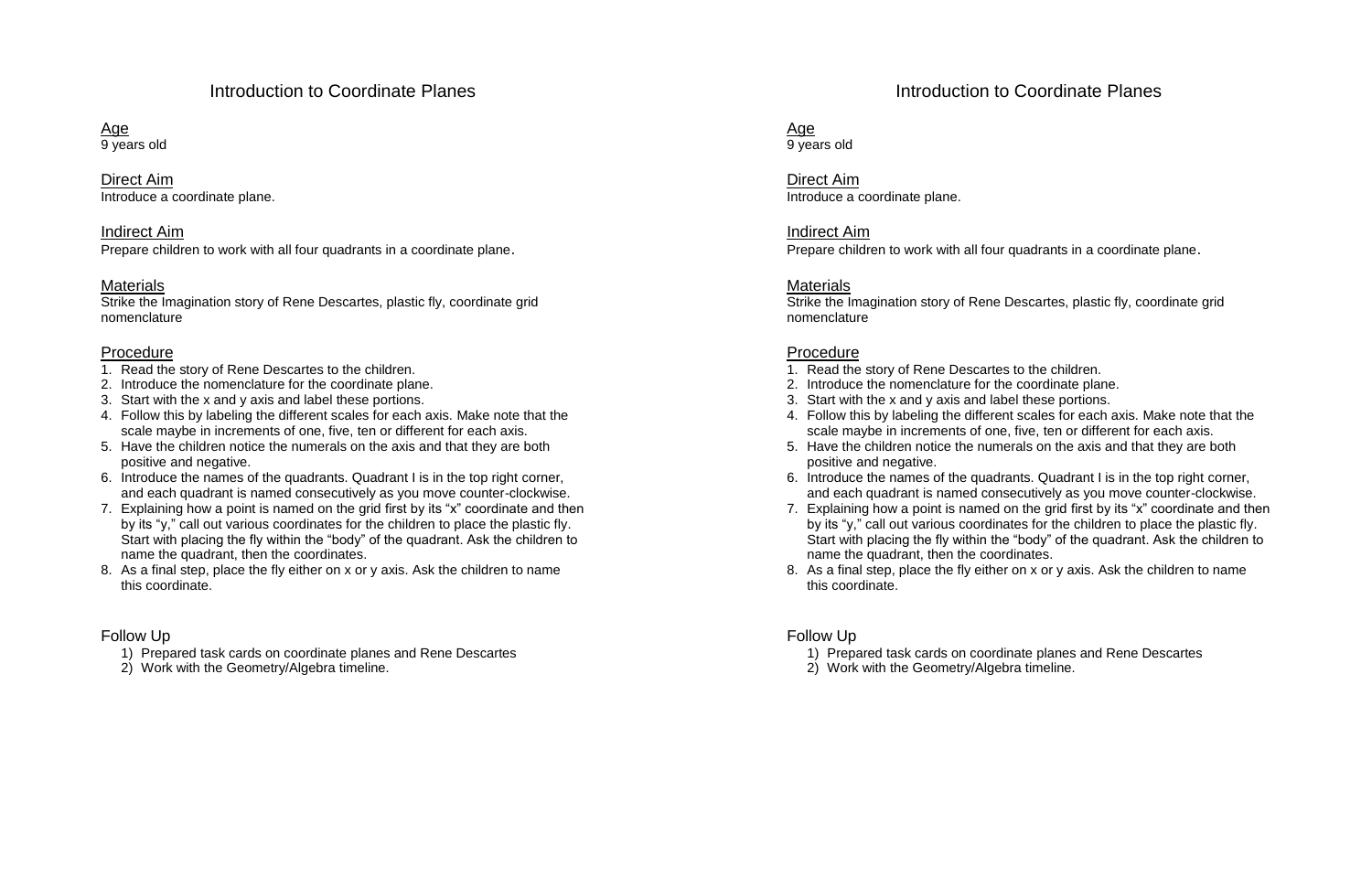# Solving for Area Using a Coordinate Plane

### Age

5<sup>th</sup> level students

#### Direct Aim

To use coordinates to calculate the area of a given polygon.

#### Indirect Aim

Prepare children to use coordinates for linear graphing.

#### **Materials**

A labeled coordinate grid on which a polygon is drawn

#### Procedure

- 1) Inform the children that thanks to Descartes' creation of analytical geometry we are able to find many simple solutions to different problems.
- 2) Look at the polygon placed on the grid below.



- 3) Choose any vertex and list the coordinates counterclockwise. List the initial pair of vertices again.
- 4) The above vertices would be as follows: (1,2) (3,1) (3,2) (4,3) (3,4) (1,2)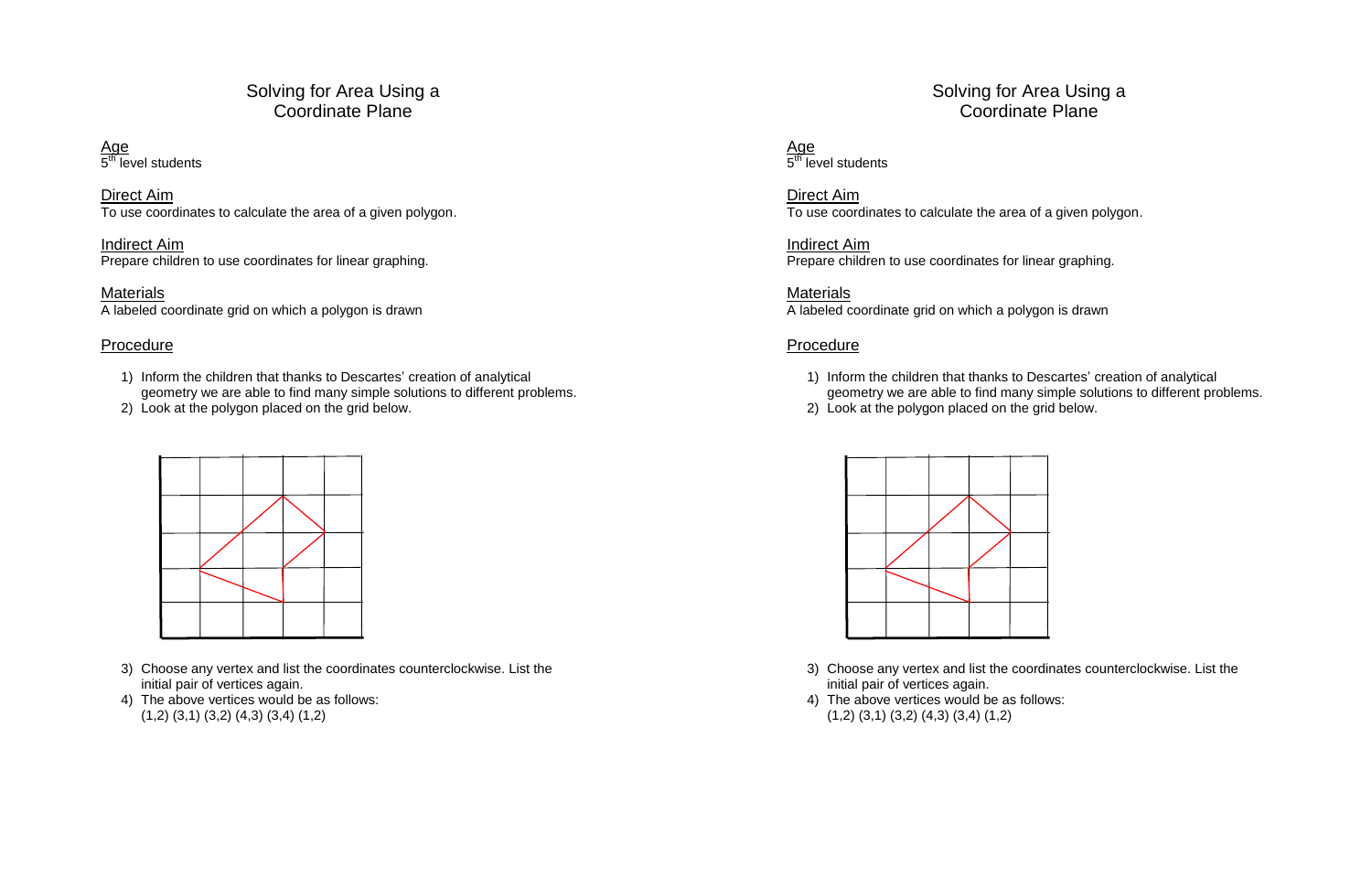5) Using this list, find the diagonal products from left to right, then find the diagonal products from right to left.

| ว<br>- 4         |           |
|------------------|-----------|
| $3\sqrt{2}$      |           |
| $\frac{2}{3}$    | . .       |
| $\mathcal{S}$    |           |
| $\angle{2}$<br>1 | $\cdot 2$ |

6) Add each column of products.

| $\sim$<br>6     |            |
|-----------------|------------|
| 3               | 6          |
| 8               | 9          |
| 9               | 16         |
|                 | 6<br>$\pm$ |
| $\frac{+4}{30}$ | 38         |

7) Find the difference and divide by 2.

 $38 - 30 = 4$  square units 2

Follow up activities

1) Prepared task cards- when using all four quadrants for this activity, the children must be fluent in multiplication of negative numbers.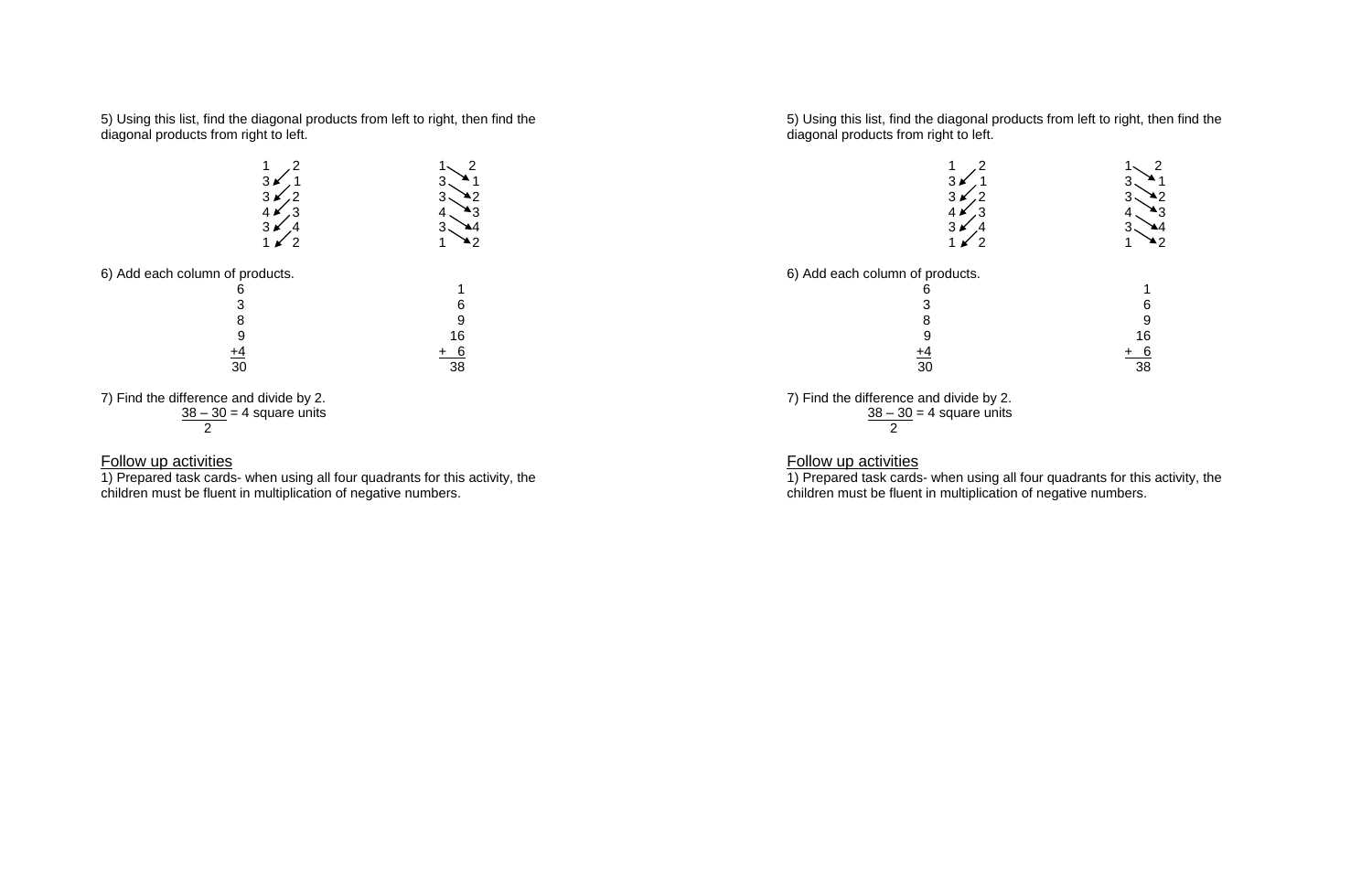# Introduction to Scatter Plots

Age 9-10 years old

#### Direct Aim

Introduce the use of scatter plots.

#### Indirect Aim

Prepare children for use of linear graphs.

#### **Materials**

Tape measure, coordinate grid, prepared nomenclature

#### **Procedure**

- 1) Tell the children that you are going to use their previous work with coordinate grids to show information. And, you want to see if there is a relationship between the size of a person's wrist and their age.
- 2) Take the measurement of each child's wrist as well as your own. Decide whether to use metric or customary measurements.
- 3) Ask the children what the dependent variable is, and what the independent variable is.
- 4) Show nomenclature and discuss definition for each of these terms.
- 5) Discuss the scale used for each of the axes. Ask each child to state their age noting both the years and the months. For example, a child who is 9 years and 6 months would record their age as 9.6.
- 6) Plot each piece of data on the grid. Analyze the scatter plot to assess the correlation between a person's age and their wrist size. Ask the children if there is a positive or a negative correlation. Is there an "imaginary line" or grouping of the plots?
- 7) "Do they form a "line" from the origin up with higher values on the *x* and *y* axes?" If so, then there is high positive correlation.
- 8) Introduce the remaining nomenclature for the different types of correlations. Decide which type of correlation your particular graph shows.
- 9) Ask the children, what would be a statement that we could make regarding a child's age and the size of their wrist.

\*\* Note, these graphs may be made either with an Excel program or on the graphing calculator. Giving children the experience to use the current technology is invaluable. It is suggested that in the follow up task cards, that you direct the children to use either one of these tools.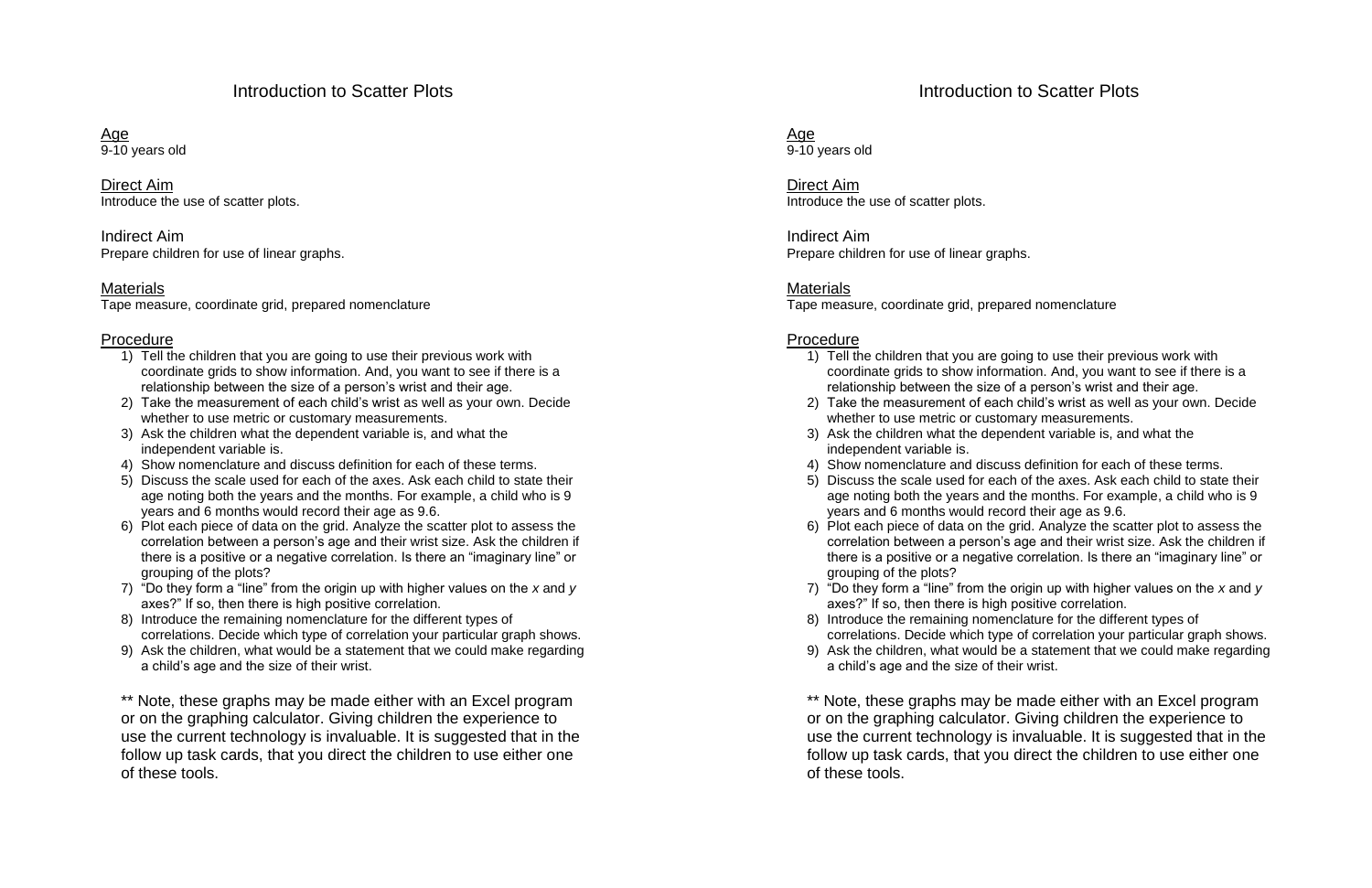# Follow up

- 1) Repeat the experiment making two separate scatter plots, one for females and one for males. Is there a difference in the correlation?
- 2) Follow up task cards.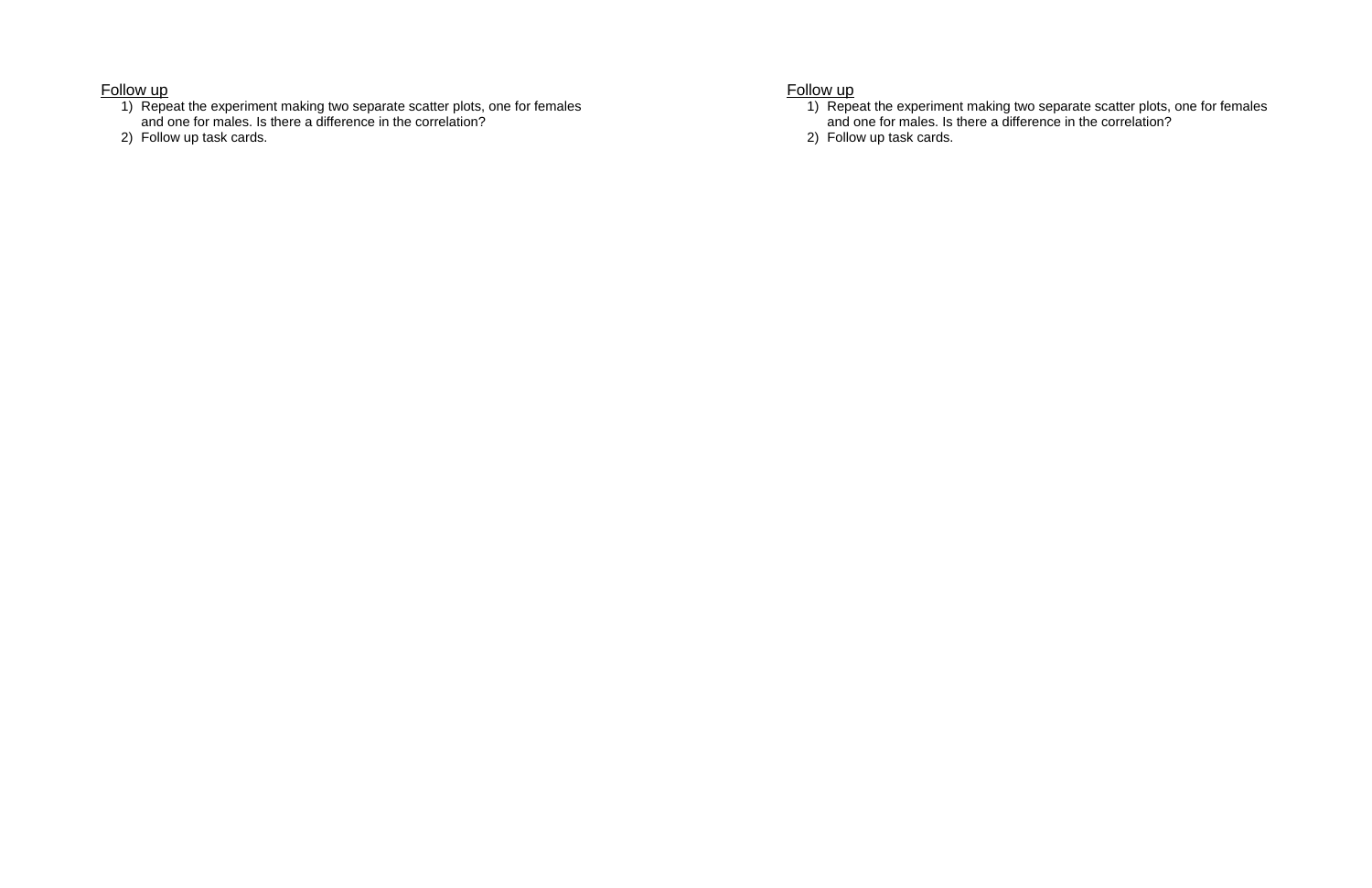Introduction to Stem and Leaf Plots

A stem and leaf plot is another way to display information grouped in intervals. The individual data values may still be identified in these graphs. A typical stem-leaf plot might look like this:

The number 3 1 would actually represent 31, and the numerals in the set would include, 31,31,33,34,34, and 35

Age 11 or 12 years old

#### Direct Aim

To introduce using stem and leaf plots, and reinforce the median, range, and mode.

#### Indirect Aim

Recognizing the interrelationships between graphic elements and the way these elements impact the form of the graph. Preparation for work with histograms.

#### Material

A deck of cards for each pair of students, tally sheet.

#### Procedure

1) Pair off students and hand each set a deck of cards.

2) Pass out the cards evenly to each student, face down.

3) Play "War" where each child turns a card face up revealing its value. The person with the highest card wins.

4) Each player will record on their tally sheet the sum of the two cards that they won.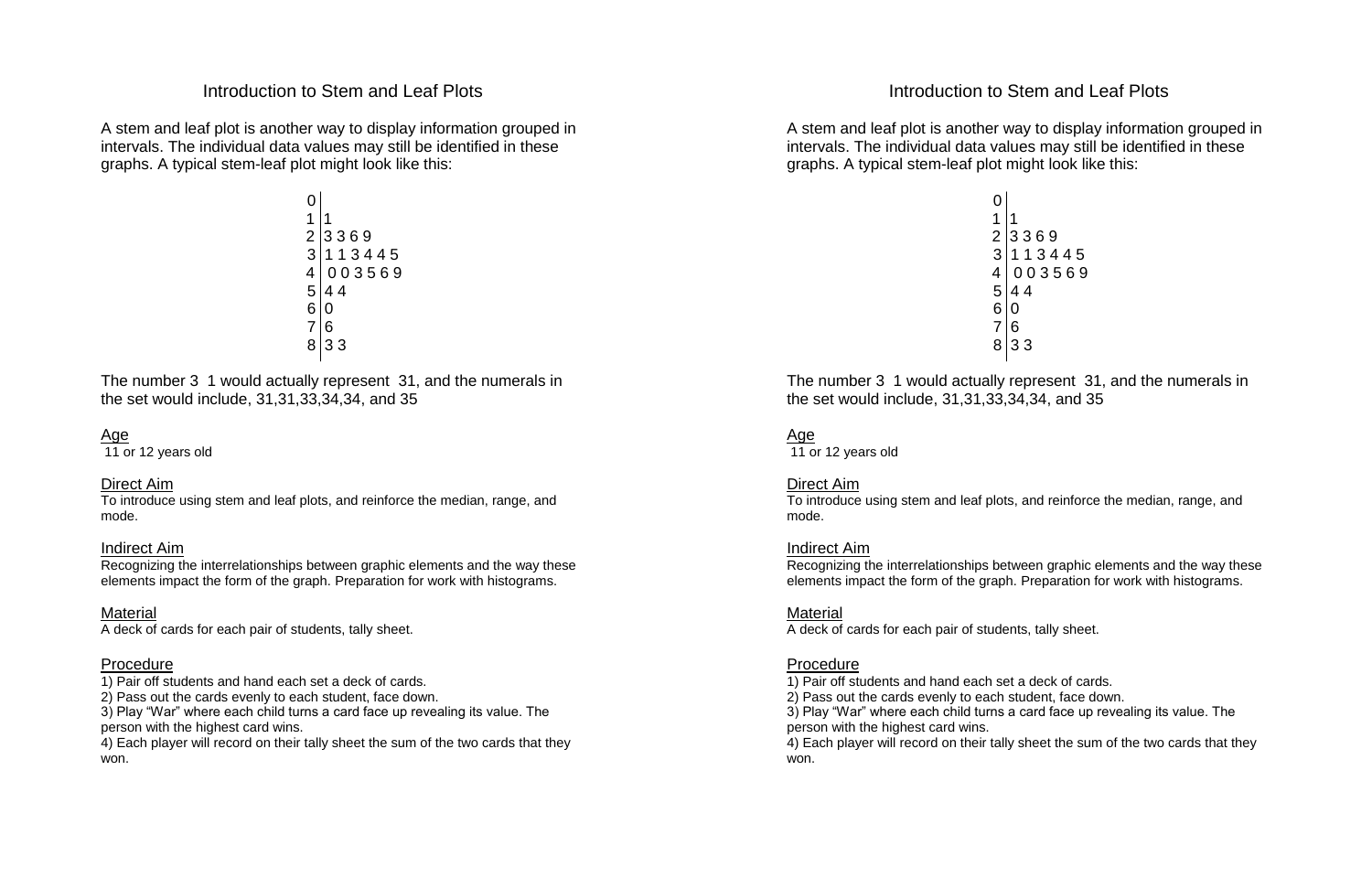5) If the two players both turn up the same face value card, they will play "War," where three more cards are placed face down and the 4<sup>th</sup> turned up. The player with the highest card will win all of the cards played.

6) Once all the cards from the deck have been played, have the students organize their data in a stem and leaf plot.

7) What were the most common pairs? What was the range between the highest card value and the lowest?

8) What is the likelihood that you will receive a pair totaling over 15?

#### Follow up

1) Prepared task cards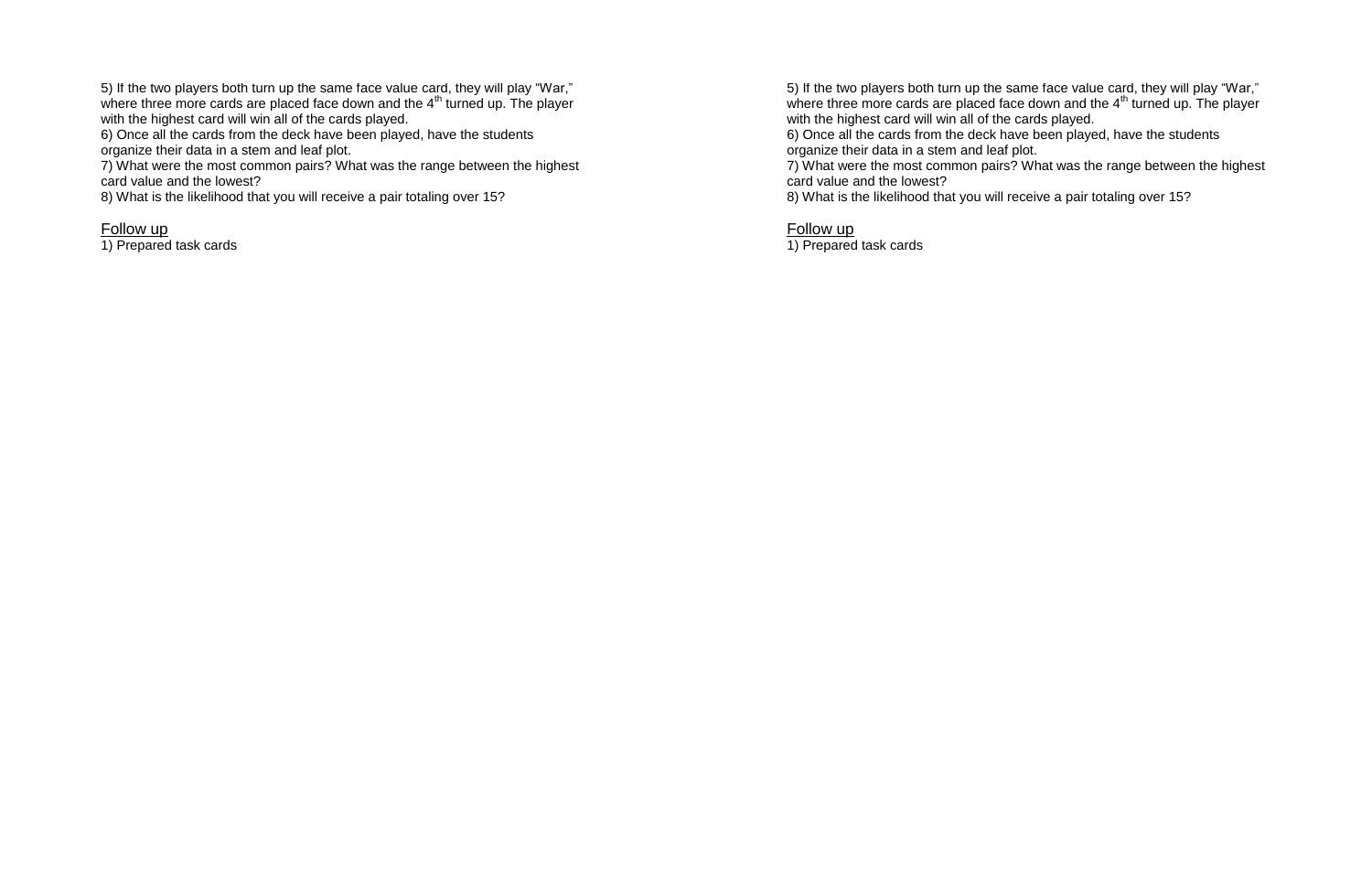# Introduction to Histograms

## Age

11 years

## Direct Aim

Introduce children to constructing a histogram.

#### Indirect Aim

Statistical analysis of data

## **Materials**

One inexpensive water pistol for each child, tape measure, outside area (preferably concrete)

#### **Procedure**

- 1) Give each child a filled water pistol. Tell the children that you are going to collect data on how far the water will stream with one squirt.
- 2) Have children pair off, one to shoot the water, and one to measure the distance. Have the children take three tries with each water pistol and record the length of each stream.
- 3) Have the children come together as a group to share their information.
- 4) Inform the children that a histogram is a graphical way to show groups of data in a bar graph form. It is a combination of a stem and leaf plot with a bar graph.
- 5) Show the children the nomenclature on a histogram and discuss the definition. What is the "grouped" information on this particular activity? (The three tries of each water pistol)
- 6) "If we were to place this on a coordinate grid, what would be on our *x* axis?" (Each separate water gun noted as the three tries)
- 7) "What would be our *y* axis?" (The length of the stream)
- 8) "What do we need to do to combine our data?" (Get a "average" of the three distances)
- 9) Discuss which method the children want to use to get this "average" and why one would be preferable over another. (You will probably want to do the mean.) Have the children calculate this value. On one master grid assign the scale for the *x* axis and for the *y*.
- 10) On the *x* axis, place enough space for each bar to indicate the three tries.
- 11) Measure the height of the bar to represent the "average" length of each water stream.
- 12) Label each scale on each of the axes.
- 13) "What does your histogram tell you about the different lengths of each water stream?"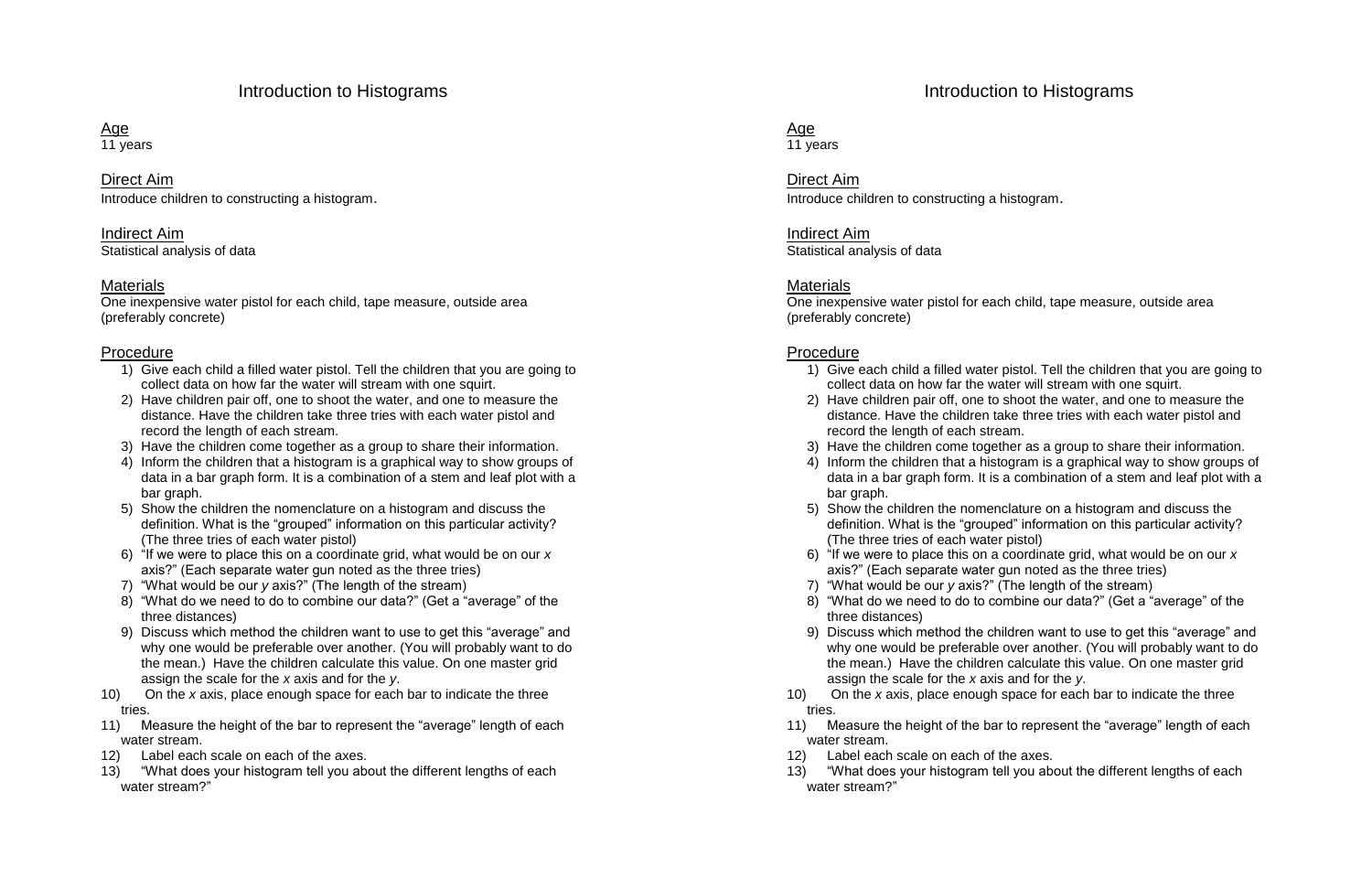14)"What do you think are the reasons for the difference in water streams?"

15)"If you were to repeat the experiment with measuring the stream more than three times, do you think your histogram would look the same?"

Follow Up

- 1) Repeat the analysis using the different ways to find the "average." How does this change the histogram?
- 2) Complete follow up task cards.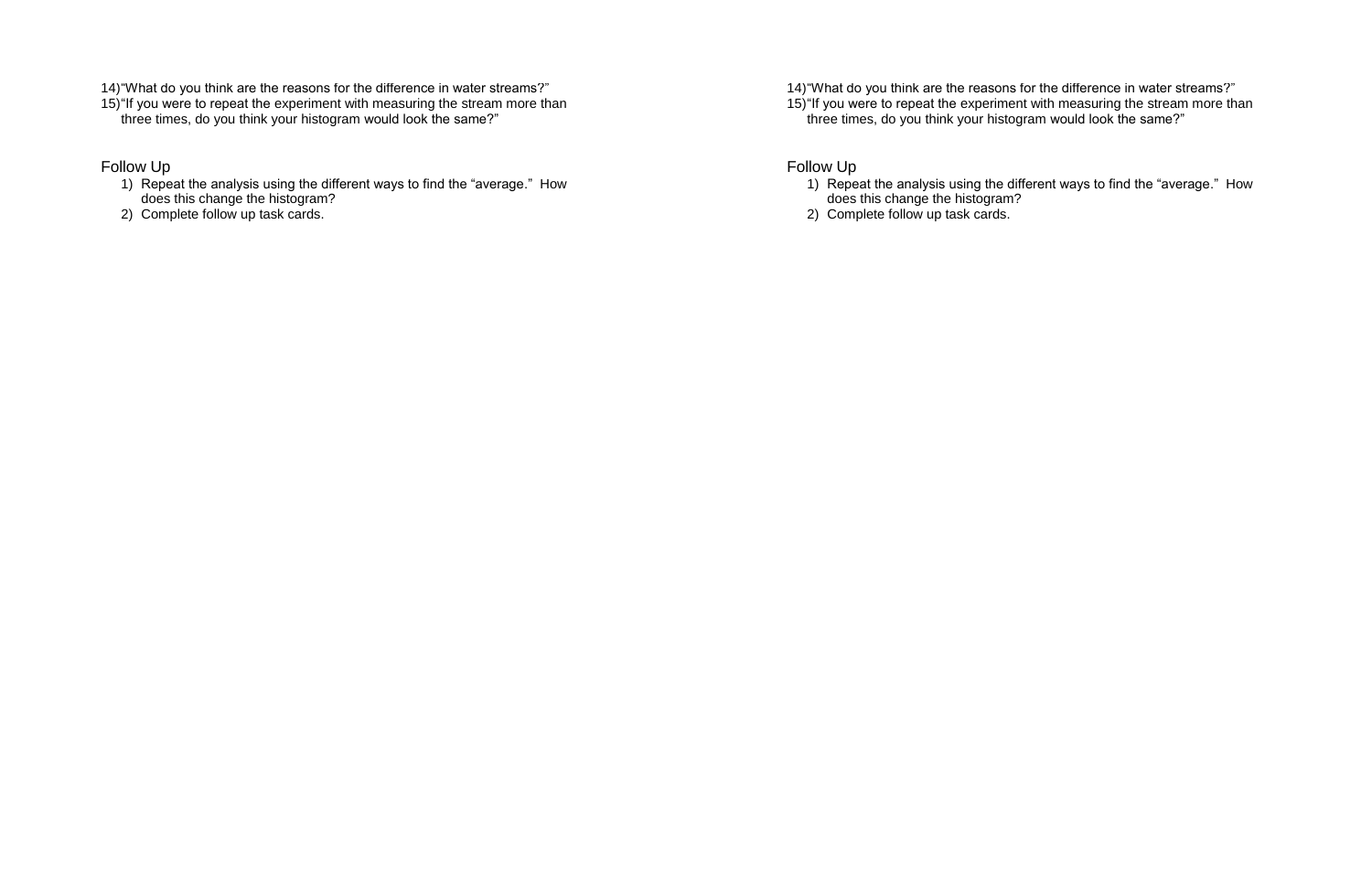# Introduction to Box Plots

Box plots are a statistical way of displaying large amounts of data to identify basic information without having to sift through the details of the data.

A typical box plot looks like this:



The basic parts of a box plot are the lowest data value, the first quartile, the median, the third quartile, and the highest data value. Taken together these numbers are termed a 5 number summary.

# Age

6<sup>th</sup> level students

#### Direct Aim

Introduce students to reading statistical data and experience working with the median.

#### Indirect Aim

Lead students to making decisions about whether data should be left in a "raw" state or grouped in some way to reduce the data. Examples of grouping the data would be information gained from the U.S. census.

#### Materials

Chart with parts of a box plot, T-83 or T-84 graphing calculator,

#### Procedure

1) Take the data and place the numerals in sequential order from least to greatest.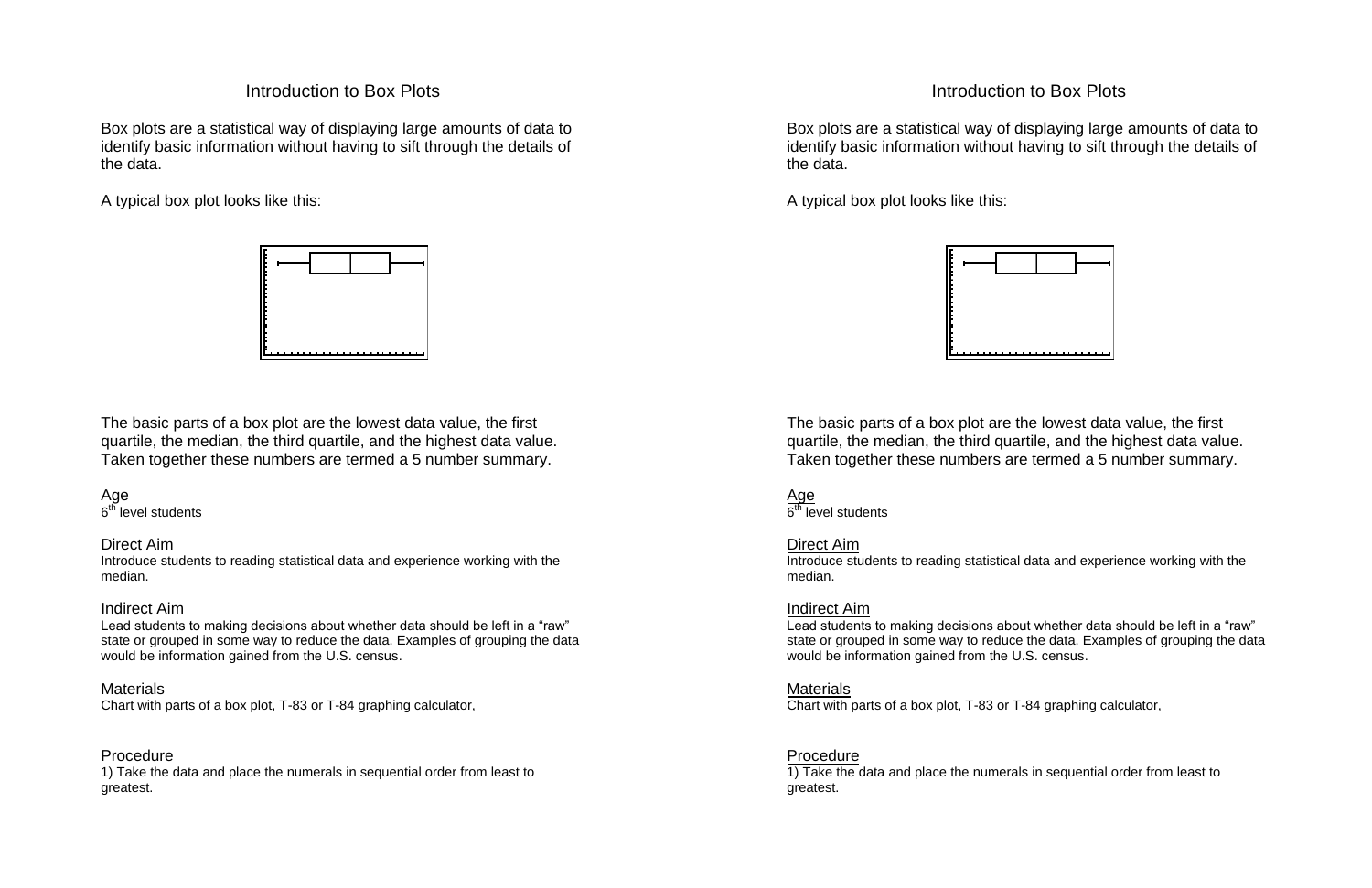2) Find the median of this number set (this is the mid-number of the set of numerals). In a series of odd numbers, this is relatively easy. In a series of even numerals, take the two middle numbers, average them, and use this as your median.

e.g.  $1,3,6,8,10,12,15,17,19,20,23 = 12$  is the median  $1,3,6,8,9,10,12,15,17,19, 20,23 = 10+ 12 = 22/2 = 11$  is the median.

3) Now, looking at the lower set of numerals, 1,3,6,8,10, find the median of this set. (6) This is the limit of quartile one. Find the median of the upper set of numerals (19) this is the limit of quartile three. This is the system used when the median is *not* part of the original data set. To calculate the limits of the lower and upper quartiles when the median *is* part of the original data set, average the numbers including the median.

4) The *range* is when the smallest value is subtracted from the greatest value. The *interquartile range* is when you subtract the first quartile from the third quartile. This represents the middle 50% of the data and determines the length of the box. This can then be drawn on a graph by hand, or more simply done on the graphing calculator.

Press the  $\parallel$  state is key and the following screen will be displayed. STAT



Press enter (or 1) to select the lists. There is room for 6 lists. Enter your data in chronological order.



To make a box plot of this data, press  $\vert_{2nd}$   $\vert_{\vert_{\mathcal{N}_{\equiv}}}$  to display the STAT PLOT menu which looks as follows:  $2nd$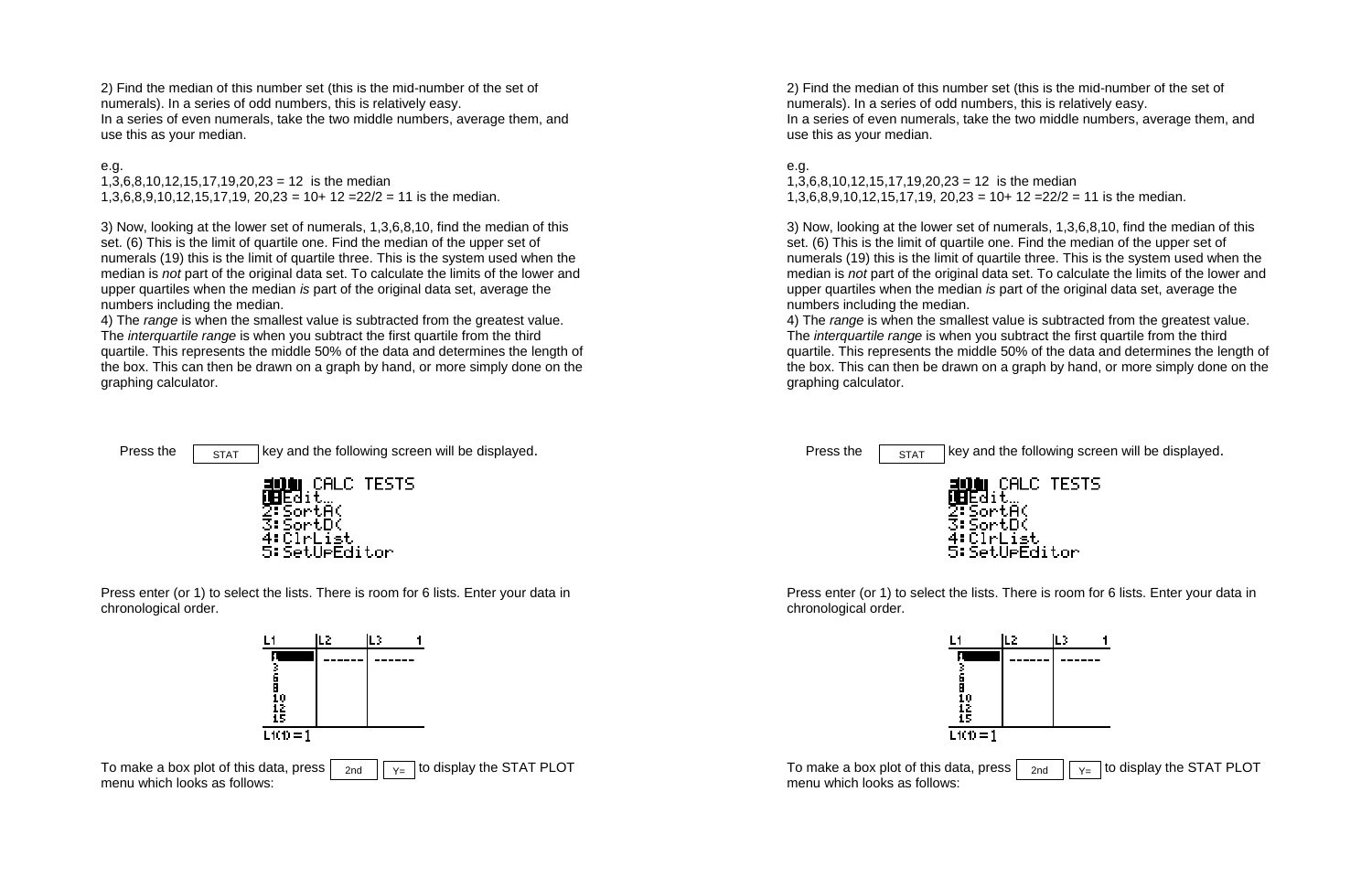

You will see that there are several plots, make sure that all plots are off. If any are on, as displayed on this screen, enter 4 to turn off the plots.

Press  $\vert$  ENTER  $\vert$  to select PLOT 1. The following screen will be displayed. ENTER



Move the cursor and press enter to turn this plot on. Now you may choose a graph from 4 choices: scatter plot, line graph, box plot or histogram. Move the cursor to the box plot and hit  $E$ nter



Now you must tell the calculator in which list the data is. Move the cursor to L1 and press **ENTER** 

Now you need to set the values for the window that will display the graph. Press WINDOW

Set the values for the following: (Children may experiment with the different values and see how their graph changes.)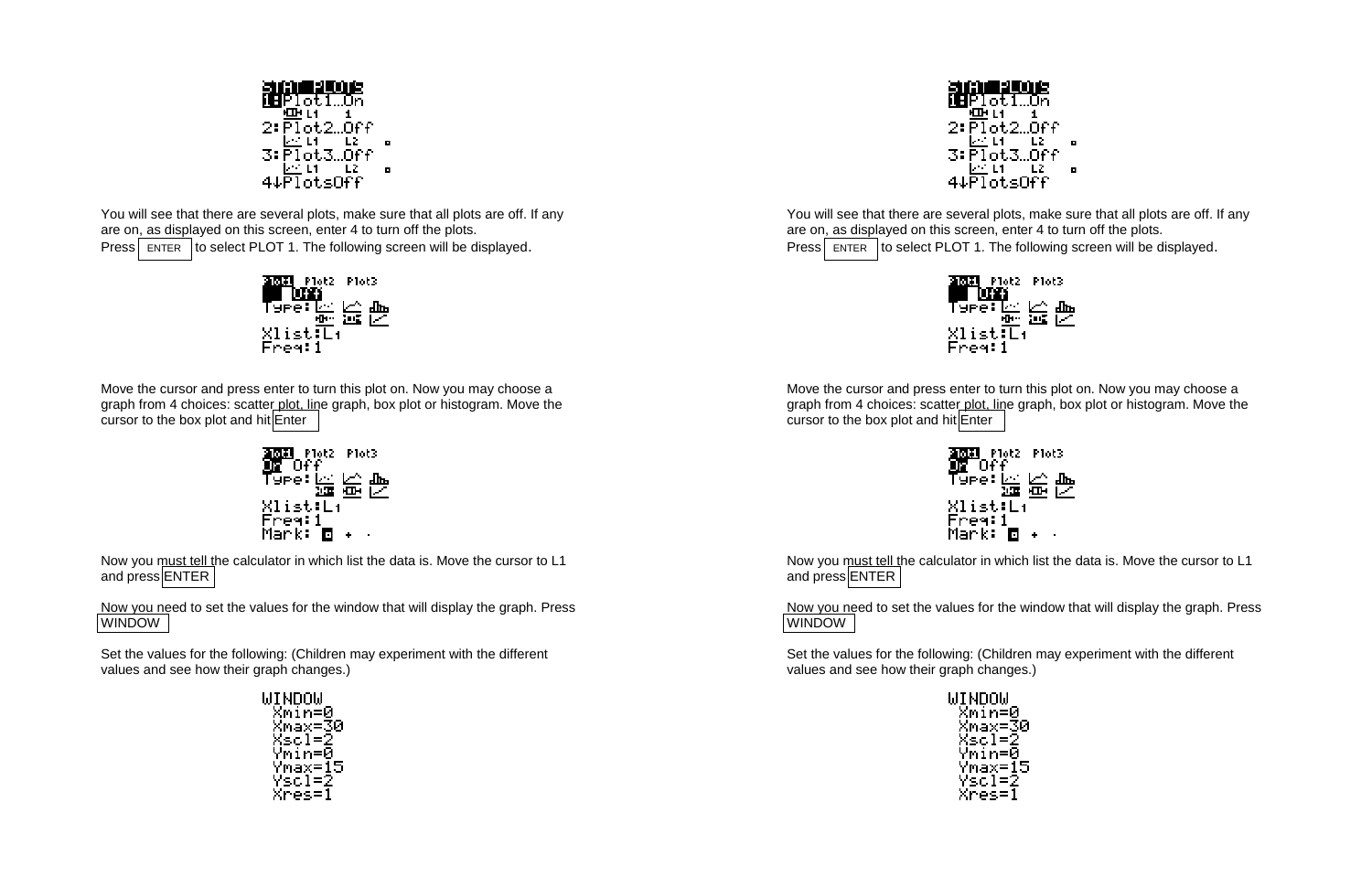Now press GRAPH.

The following box plot will be displayed.



By hitting the TRACE button, the values for each one of the quartiles, the median, and the outliers are displayed in the lower left-hand corner.



Follow Up 1) Prepared task cards.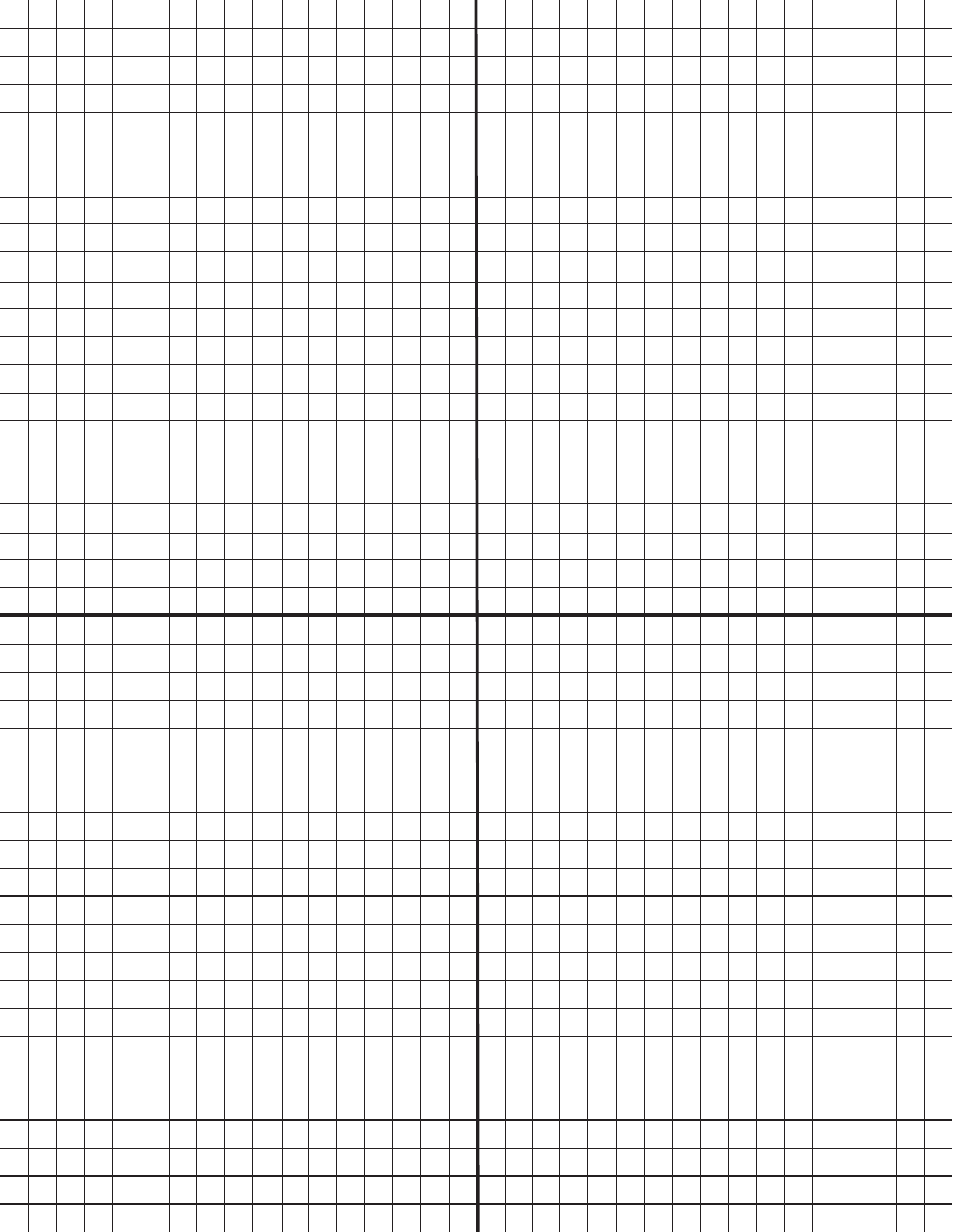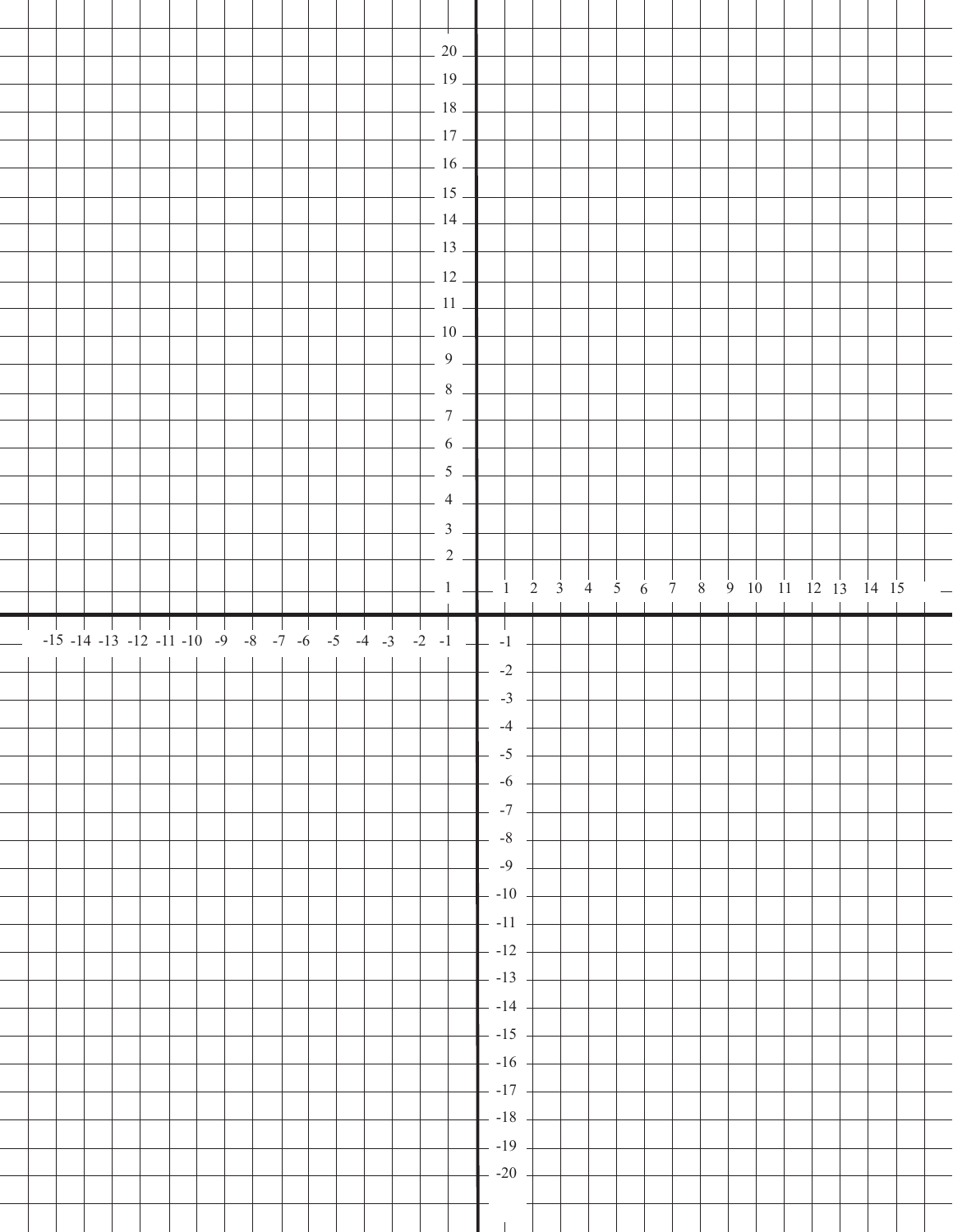

<sup>© 2004-17</sup> ETC Montessori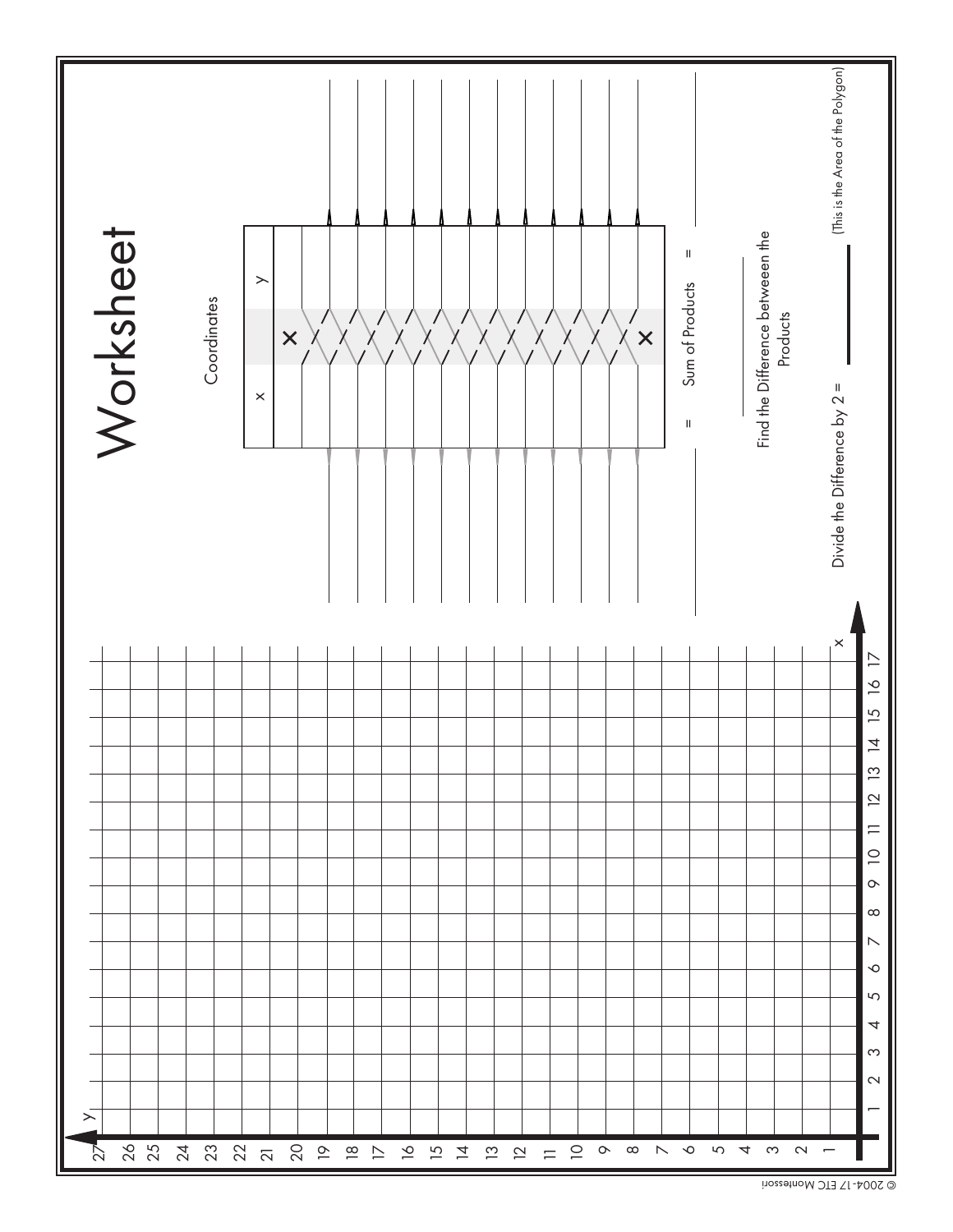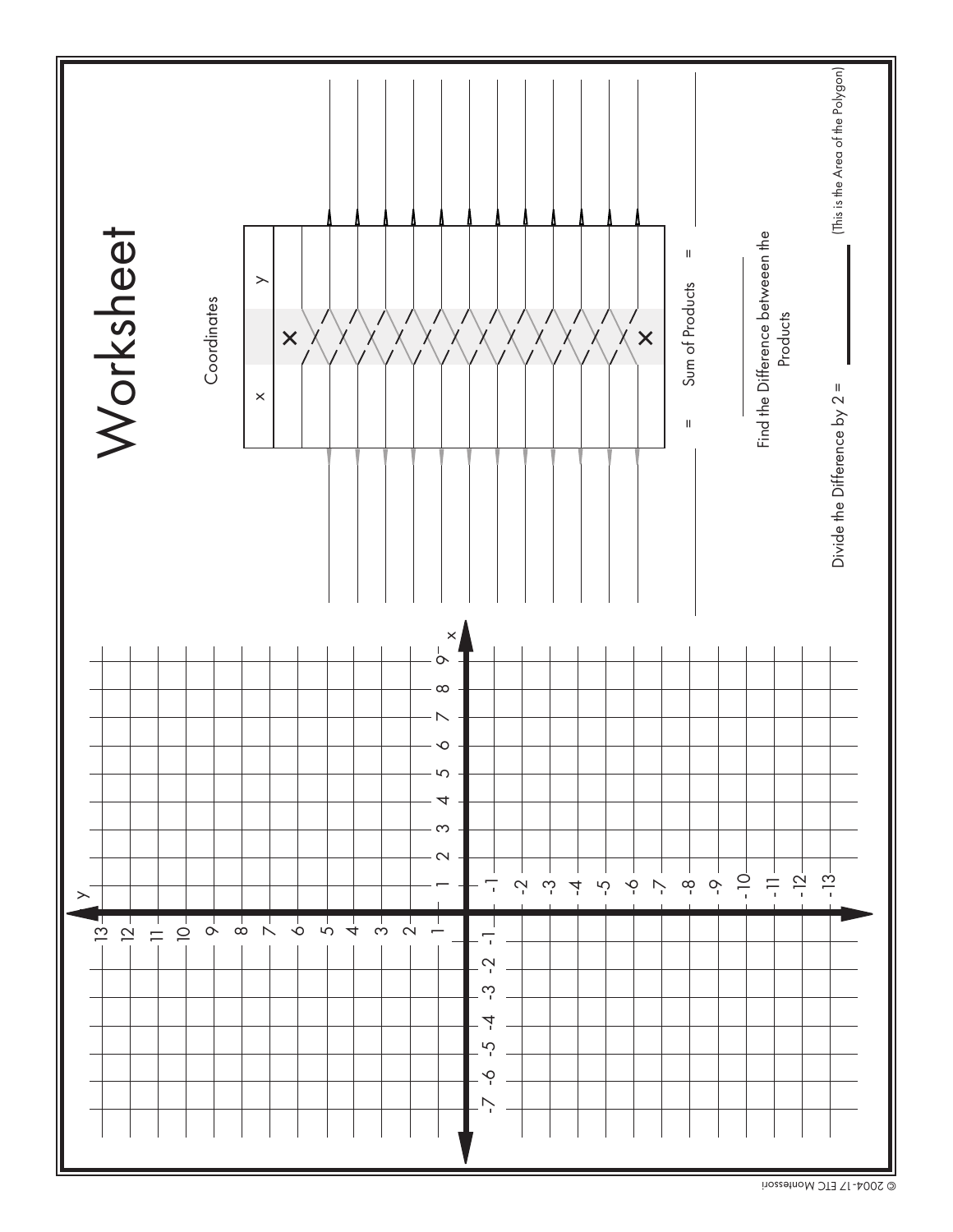# Parts of a Box Plot